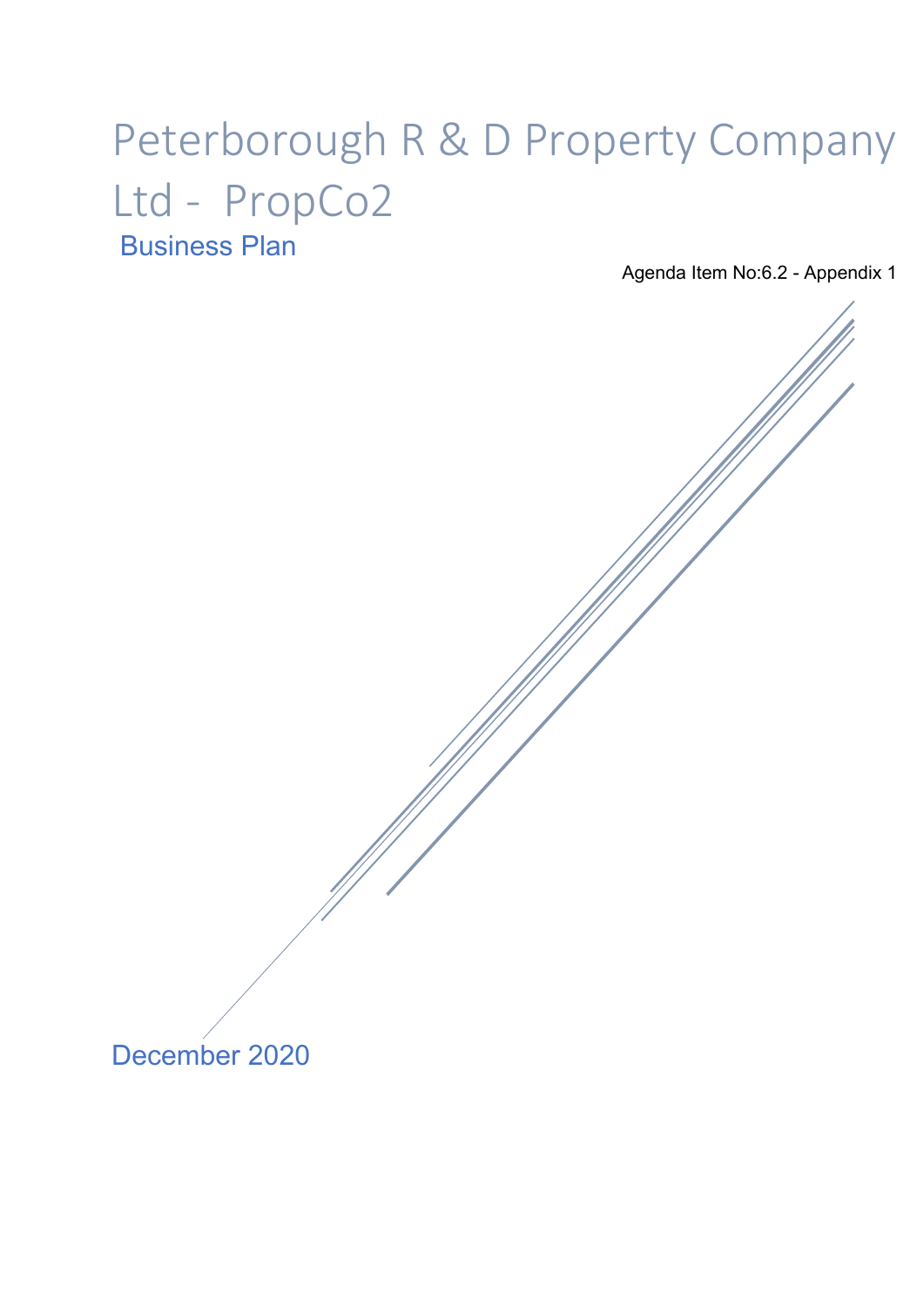The purpose of the Peterborough R&D Property Company (PropCo2), will be to manage the University phase 2 property development, its finances including the delivery Funds and with it, procure the services of a commercial operating company from the private sector.

This business plan is designed to provide an overview and detail of the:

- $\triangleright$  Objectives
- $\triangleright$  Deliverability including timescales
- $\triangleright$  Economic appraisal
- $\triangleright$  The shareholders
- Governance
- $\triangleright$  Dependencies and risk
- $\triangleright$  Financial plan

The drivers for establishing the Peterborough R&D Property Company (PropCo2) are:

- $\triangleright$  To assist with delivering current and future objectives of the CPCA and the other shareholder in the company where those objectives align
- To manage the Getting Building Fund investment awarded by PropCo2
- $\triangleright$  To procure the commercial operator from the private sector who will then manage and market the phase 2 property

Benefits of the Peterborough R&D Property Company Ltd (PropCo2) are:

- $\triangleright$  Creating a Property Co will be a key part of providing a structure that will support and help to achieve the aims of the CPCA. Therefore, provides CPCA with a vehicle to assist the:
	- $\Box$  Development of a Low Carbon Economy and align with the Government's Net Zero aspirations.
	- $\Box$  Achievement of significant sector-cluster growth, based on technological innovation that will transform the knowledge intensity of products, services and jobs
	- $\Box$  Establishment of skills and learning in the very heart of the city, providing a platform for a high value manufacturing innovation ecosystem with a Technical University at its core.
	- $\Box$  Holding and management of the CPCA's investment
	- $\Box$  Manage the partnerships with the other shareholder and wider stakeholders
	- $\Box$  Provide more options for control of ownership and / or sale later

### 1 - Introduction

The Manufacturing and Materials Research & Development Centre will be a joint venture company owned by CPCA and Photocentric Ltd. The intention is to achieve significant sector-cluster growth, based on technological innovation that will transform the knowledge intensity of products, services and jobs, arresting four decades of decline in prosperity to reset Peterborough's potential rate of recovery.

The building, the second phase of the development of a new University in Peterborough, will link academia and industry to establish skills and learning in the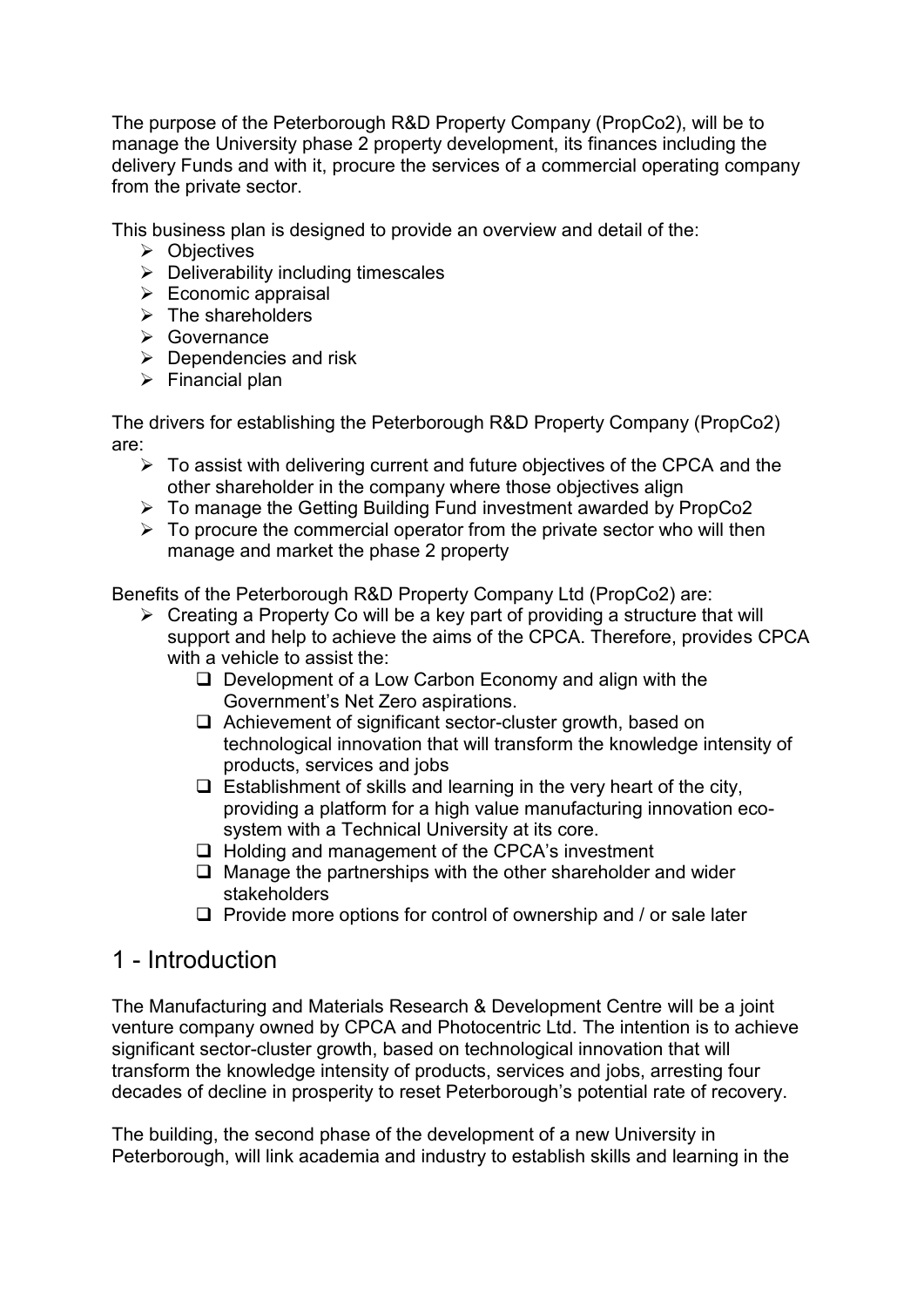very heart of the city, providing a platform for a high value manufacturing innovation eco-system with a Technical University at its core.

The Centre will have a focus upon contributing towards the development of a Low Carbon Economy and align with the Government's Net Zero aspirations.

This Business Plan will be developed further by the shareholders of the R&D Centre (Photocentric and the CPCA) and the procured Commercial Operating Company following procurements.

## 2 - Objectives and Deliverability

### 2.1 - The Purpose

The new Centre will transform the local economy which has suffered from extremely low levels of R&D activity and a complete absence of any research and innovation ecosystem. This will turn around the current erosion in productivity and high value knowledge industry, and will lead to new aspirations, opportunities, wage growth, increased well-being and beneficial health outcomes.

### 2.2 - Objectives of the Centre

This facility has two significant objectives: to create research which should contribute to technology which will allow for reduced carbon emissions for innovative businesses and to provide the students of the new University with access to tomorrow's manufacturing technologies.

The building will house established and start-up companies developing cutting edge manufacturing technologies linked to advanced manufacturing. This phase of the University will link academia and industry to establish skills and learning in the very heart of Peterborough, providing a platform for a high value manufacturing innovation ecosystem with a Technical University at its core.

The partners are committed to establishing a research centre to position Peterborough at the core of a new Net Zero economy. The building will host development work that will create the new manufacturing techniques that will define a low-carbon Industry 4.0 model for tomorrow.

The research performed there will create a wide range of technologies, including new energy storage devices, specifically car batteries, manufacture new products using sustainable plastics and print industrial parts as opposed to moulding them. This will define the next generation of manufacturing methods making plastic, ceramic, metal and composite parts.

As the anchor tenant, Photocentric has had a core belief in innovating since its formation in Peterborough in 2002. Today they employ over 30 scientists working on creating better ways to manufacture products using innovative 3D printing concepts that they have invented. They have a world-class chemistry team that are the leading innovators in visible light photopolymerisation, an engineering team that designs the 3D printers in the sector they invented, technicians, software developers, metallurgists, ceramicists and electro-chemists working on the next generation of printed batteries. In 2020, their unique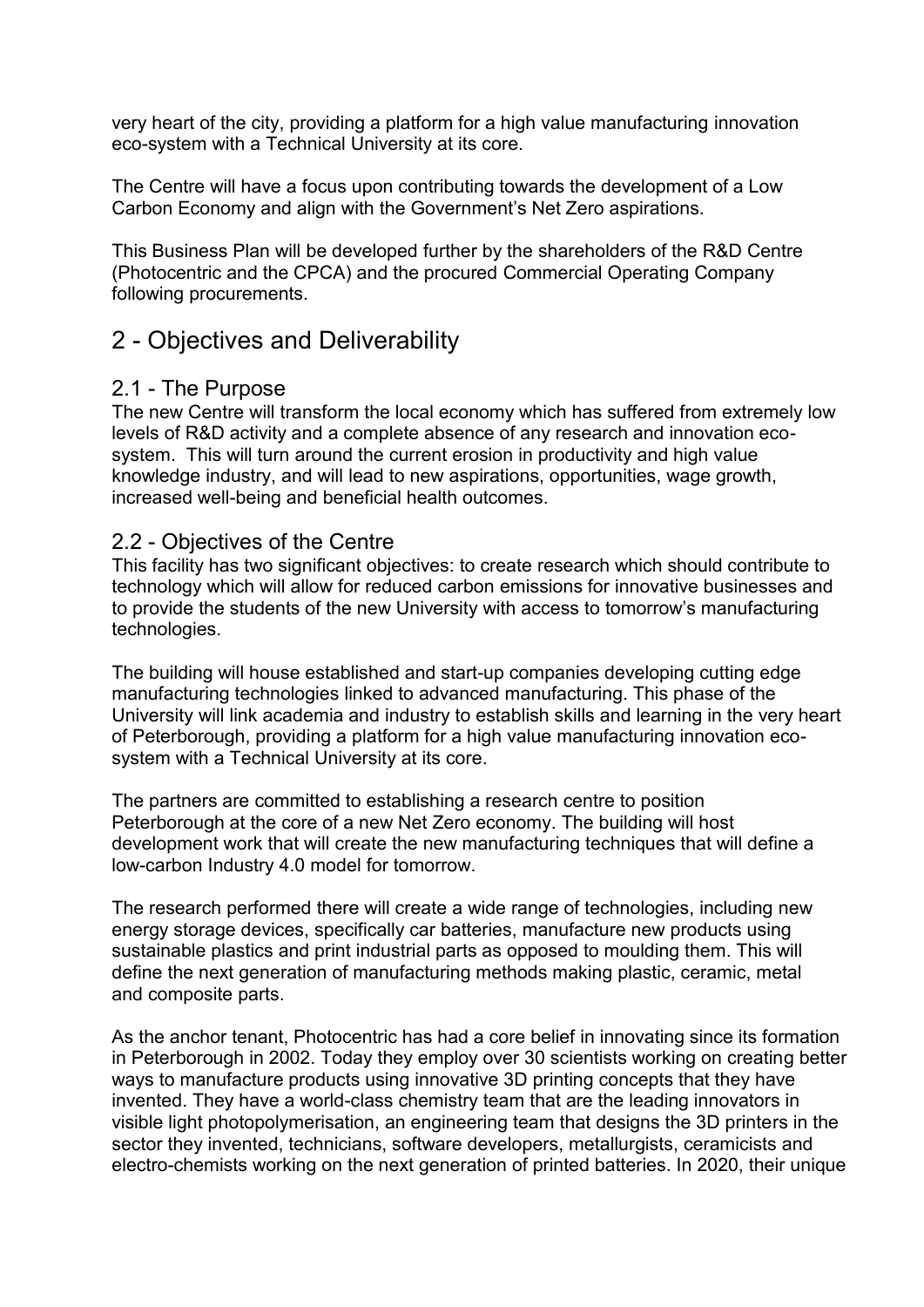patented process using LCD screens was proven, by making millions of items of PPE, and they are now validating this digital manufacturing process in a variety of applications as an alternative to traditional manufacturing techniques. They hold 8 granted patents with 23 pending and have 3 Queen's Awards, two for Innovation.

The hub, with a world-leading research and manufacturing company, at its heart, will encourage other companies to join the hub. It is hoped that the other hub members will locate their associated manufacturing facilities nearby as have Photocentric.

The vision for the innovation centre is to invest in research today to enable manufacture tomorrow. Specifically, this will be a facility enabling efficient low to medium volume of manufactured parts, bridging the gap between the prototype and mass manufacture volumes. This facility will speed up the design and launch of new products and be of strategic value to Peterborough's innovative manufacturing companies.

The vision to work with the University is a central part of the partner's beliefs that *they are stronger when they educate*. Encouraging education is one of the partner's goals and students of all ages will be able to access facilities and labs to learn about the applications for industry-leading technology. It is envisaged that the students who graduate from the University will have the best grounding possible, being inspired with the applications for their education and because they gained experience that was at the cutting edge, becoming highly desirable to employers.

### 3 – Vision

The project will transform the local economy having suffered from extremely low levels of R&D activity and a complete absence of any research and innovation ecosystem. This will turn around the current erosion in productivity and high value knowledge industry, and will lead to new aspirations, opportunities, wage growth, increased well-being and beneficial health outcomes.

### 4 - Economic appraisal

There are broadly two direct quantifiable benefits from the proposed options:

- 1. Increased employment as a direct result of the creation of the Manufacturing and Materials Research & Development Centre as staff are recruited.
- 2. Employment created in the wider economy as an indirect result.

Economic appraisals of the Recommended option has been conducted on the following basis:

- a. Direct staff employment assumed from the Net Internal Area floorspace created is 237 jobs (as shown on page (10) of this business plan).
- b. Indirect employment taken from the Full Business Case and anticipated to be ten times that of the direct employment.
- c. Average GVA per employee for direct and indirect jobs created estimated at £42,700.

The key Inputs for each option are summarised in the table below: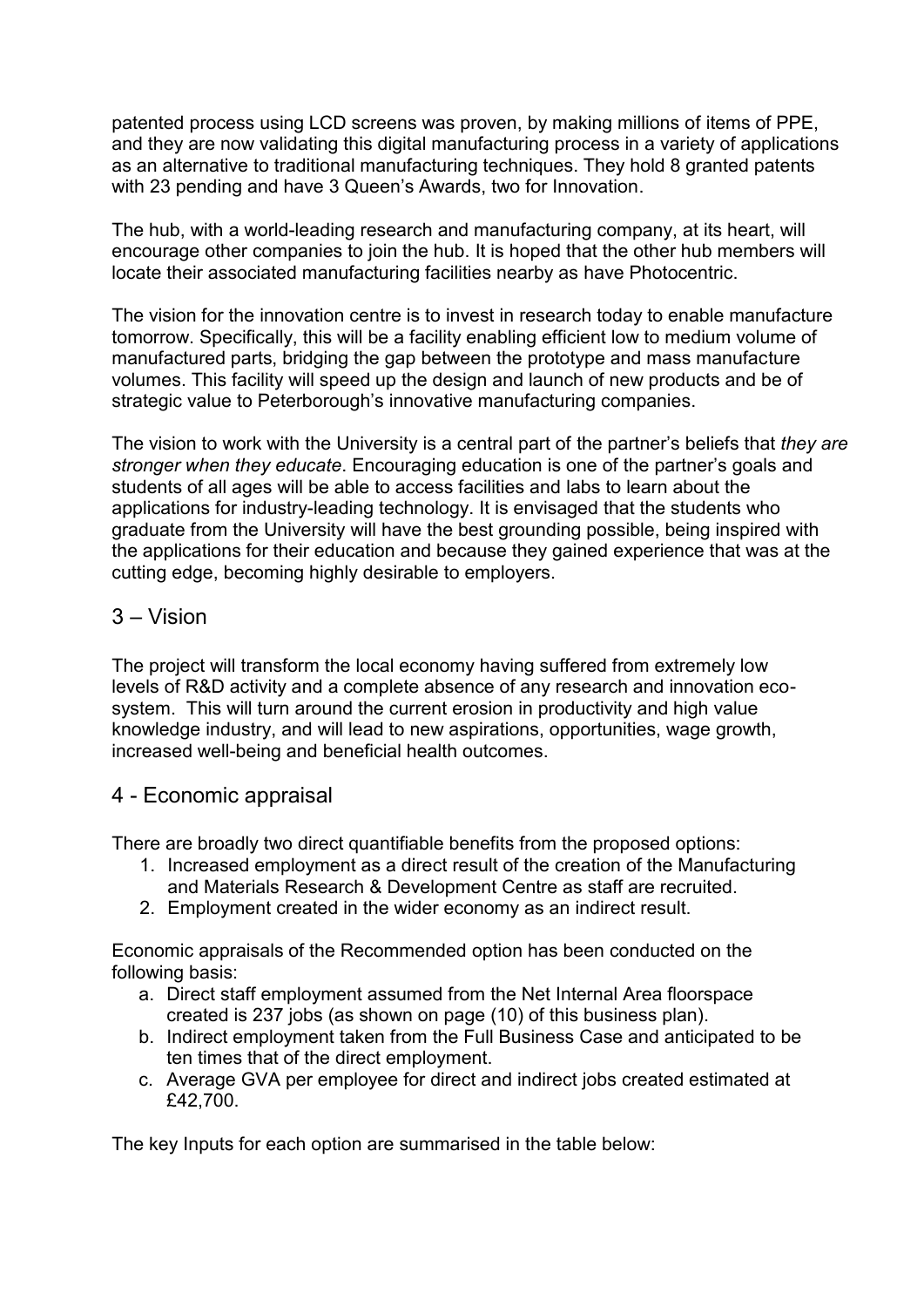| <b>Input Costs (Fiscal Costs)</b> | <b>Recommended</b> |
|-----------------------------------|--------------------|
| <b>Capital Investment</b>         | £15,320,000        |
| Revenue Investment                | - FN               |
| <b>Total Fiscal Costs</b>         | £15,320,000        |

The key output from this appraisal is summarised in the table below:

| <b>Appraisal Outputs</b>          | Recommended  |
|-----------------------------------|--------------|
| <b>Total Net Present Benefits</b> | £221,836,749 |
| <b>Total Net Present Costs</b>    | £15,092,500  |
| <b>Benefit Cost Ratio</b>         | 14.7         |

### Recommended option

This review confirms the recommended option delivers a Benefit Cost Ratio of **14.7** based on current costings and job numbers. This represents an exceptional return according to government guidance and benchmarks which defines the VfM category as:

- Poor VfM if the BCR is less than 1.0;
- Low VfM if the BCR is between 1.0 and 1.5:
- Medium VfM if the BCR is between 1.5 and 2.0:
- High VfM if the BCR is between 2.0 and 4.0; or
- Very high VfM if the BCR is greater than 4.0

However, reducing this project to a simple BCR number belies the fact that the success or failure of this investment in Peterborough, relies on many factors. Simply assuming that such a high BCR value assures its success can lead to a false sense of comfort.

#### Sensitivity analysis

In light of the risks outlined above, sensitivity testing has been carried out by adjusting key variables as follows:

- 33% reduction in Net Present Benefits.
- 50% reduction in Net Present Benefits.

The key outputs from these appraisals are summarised in the table below:

| <b>Sensitivity Tests</b>                    | <b>Recommended</b><br><b>Baseline</b> | <b>Sensitivity to</b><br>33% drop in Net<br><b>Present</b><br><b>Benefits</b> | <b>Sensitivity to 50%</b><br>drop in Net<br><b>Present Benefits</b> |
|---------------------------------------------|---------------------------------------|-------------------------------------------------------------------------------|---------------------------------------------------------------------|
| <b>Total Net Present</b><br><b>Benefits</b> | £221,836,749                          | £146,412,254                                                                  | £110,918,374                                                        |
| <b>Total Net Present</b><br>Costs           | £15,092,500                           | £15,092,500                                                                   | £15,092,500                                                         |
| <b>Benefit Cost Ratio</b>                   | 14.7                                  | 9.7                                                                           | 7.35                                                                |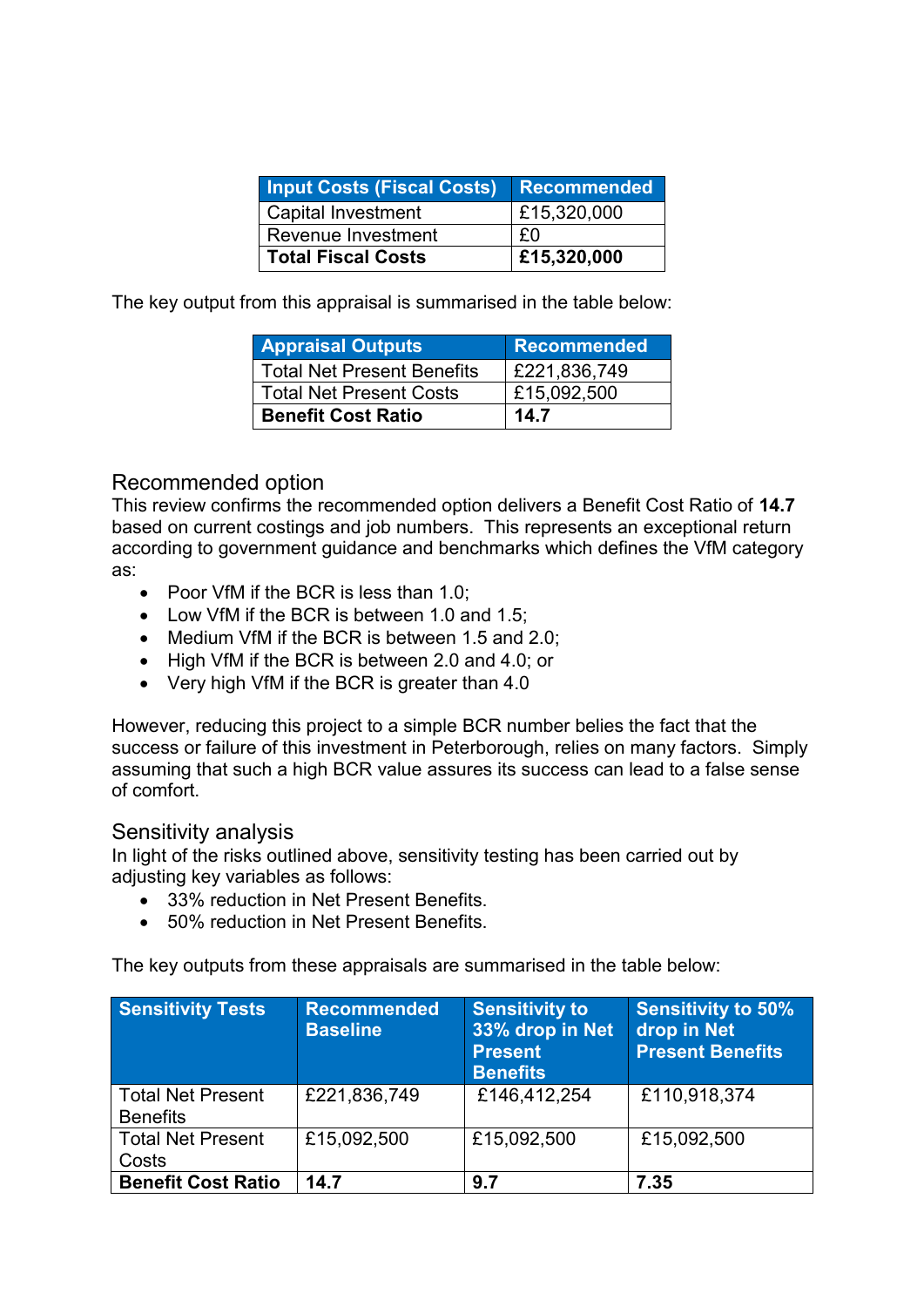Even allowing for these significant risks, a high BCR is sustained. Therefore, there remains a strong economic case for investing in the recommended option to generate direct and indirect benefits for the region.

Further testing has been carried out to determine the impact of a substantial cost over-run on the construction of the Building. The outcomes from this appraisal, which tested a doubling of the construction costs, are set out in the table below:

| <b>Sensitivity Tests</b>                    | <b>Recommended</b><br><b>Baseline</b> | <b>Sensitivity to</b><br><b>Construction</b><br><b>Costs Doubled</b> | <b>Sensitivity to</b><br><b>Construction</b><br><b>Costs Doubled</b><br>with 50% drop in<br><b>Net Present</b><br><b>Benefits</b> |
|---------------------------------------------|---------------------------------------|----------------------------------------------------------------------|-----------------------------------------------------------------------------------------------------------------------------------|
| <b>Total Net Present</b><br><b>Benefits</b> | £221,836,749                          | £221,836,749                                                         | £110,918,374                                                                                                                      |
| <b>Total Net Present</b><br>Costs           | £15,092,500                           | £30,185,000                                                          | £30,185,000                                                                                                                       |
| <b>Benefit Cost Ratio</b>                   | 14.7                                  | 7.35                                                                 | 3.67                                                                                                                              |

The benefits are not particularly sensitive to even very significant rises in the cost (although naturally any cost over-runs will challenge the basic affordability of the scheme).

A critical point to note is that the key benefits stem largely as function of the ambitious indirect job growth projections. Only this factor will generate a significant direct and positive economic impact.

### 5 – Timescales

### 5.1 - Deliverability

The construction of the R&D Centre will be delivered through the following methodology:

- Planning Consent: the site has been selected based on there being an overarching Masterplan for a university and more specifically this particular location, because the requisite surveys and provisions to address the utilities requirements have already been procured and resolved. This approach has been agreed with the Peterborough HE Property Company, (consisting of Anglia Ruskin University (ARU), PCC and CPCA) along with the key terms for the purchase of the site. In addition, we have the commitment of the Leader and CEO at PCC that they will expedite planning along with the provision of a full-time and dedicated PCC Planning project manager. Together, PCC & CPCA have commitment to achieving full planning permission by March 2021- our build commencement target.
- Project Management the CPCA has, on behalf of the project, appointed MACE through a direct award off a Crown Commercial Framework. MACE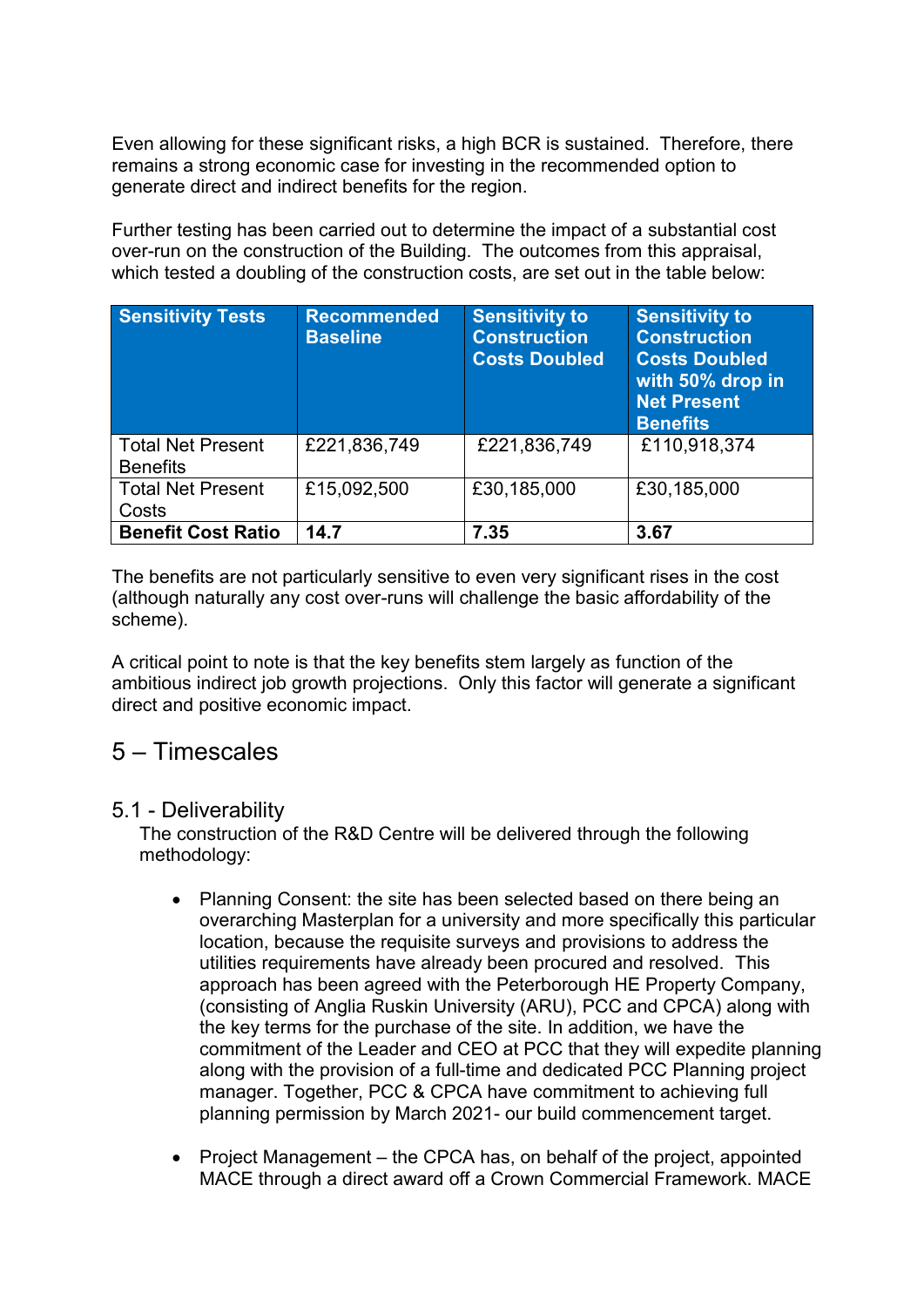lead a multidisciplinary team which includes project management, programme management, design, and cost management by way of a team of 19 individuals. The decision to make a direct award was based on their winning a competitive process for Phase 1 and their effective, against programme delivery

- Construction: The Peterborough R&D Property Company, with CPCA as the majority shareholder is required to procure the construction works in accordance with the Public Contract Regulations 2015. However, having carried out a site logistics and Health & Safety assessment, along with a programme review with MACE and the Phase 1 contractor, it was determined that the safe delivery of the project required a single contractor delivering both Phases. The CPCA therefore, on behalf of the project published a Voluntary Ex-anti (VEAT) Notification setting out its intention to direct award under Regulation 32 (exclusive rights) Public Contract Regulations 2015. This has enabled early engagement with the contractor and their assurance that the build is achievable by end March2022.
- Budget: MACE have, based on the specified floor area and the building usage requirements, through applying industry standard estimating practices, confirmed that the secured funding and private investment is sufficient in consideration of the site constraints and infrastructure requirements
- Programme: Following the decision to direct award the construction works to the Phase 1 contractor, MACE has confirmed that the programme timescales are realistic and deliverable.

Post completion, in August 2022, the is the responsibility of the Commercial Operator to be taken up over the course of the following three years, which is made financially viable, through the CPCA's equity investment, allowing the operator to take up the lease on the building at zero cost for the first 3 years, rising to commercial rates over 10.

### 5.2 - Programme timeline

Below are the interphases between Phase 1 & 2 and the Phase 2 high level programme plan.

Phase 1 will establish a University Campus in Peterborough, intended for 2,000 students by September 2022, with a curriculum and delivery model that is designed to meet the skills needs that growth in the Greater Peterborough business base will generate. Phase 2 is the development of the Net Zero Manufacturing and Materials Research & Development Centre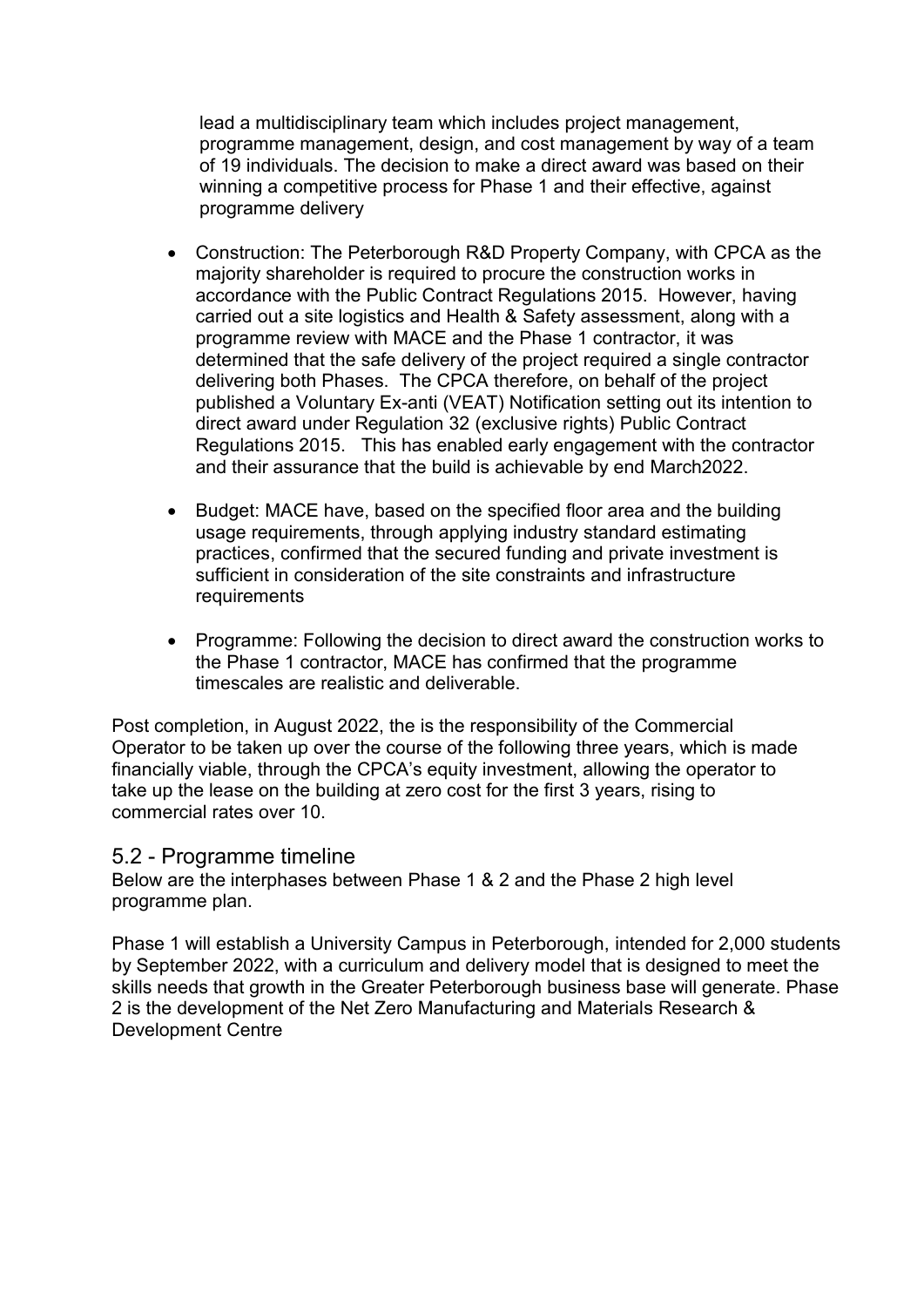| <b>Programme Activity</b> | 2020           |    |    |    | 2021           |    |    |                                                                                                     | 2022 |    |                |                |
|---------------------------|----------------|----|----|----|----------------|----|----|-----------------------------------------------------------------------------------------------------|------|----|----------------|----------------|
| <b>Year Quarter</b>       | Q <sub>1</sub> | Q2 | Q3 | ОM | O <sub>1</sub> | Q2 | Q3 | Q4                                                                                                  | Q1   | Q2 | Q <sub>3</sub> | Q <sub>4</sub> |
| Phase 1                   |                |    |    |    |                |    |    |                                                                                                     |      |    |                |                |
| Planning                  |                |    |    |    |                |    |    | Planning Permission (Regulation 4) - Land At Bishops Road<br>Eastgate (ref 20/01044/R4FUL) 12.11.20 |      |    |                |                |
| Procurement               |                |    |    |    |                |    |    |                                                                                                     |      |    |                |                |
| Design (Client)           |                |    |    |    |                |    |    |                                                                                                     |      |    |                |                |
| Enabling                  |                |    |    |    |                |    |    |                                                                                                     |      |    |                |                |
| <b>Construction</b>       |                |    |    |    |                |    |    |                                                                                                     |      |    |                |                |
| Phase 2                   |                |    |    |    |                |    |    |                                                                                                     |      |    |                |                |
| Planning                  |                |    |    |    |                |    |    |                                                                                                     |      |    |                |                |
| <b>Procurement</b>        |                |    |    |    |                |    |    |                                                                                                     |      |    |                |                |
| <b>Design (Client)</b>    |                |    |    |    |                |    |    |                                                                                                     |      |    |                |                |
| Enabling                  |                |    |    |    |                |    |    |                                                                                                     |      |    |                |                |
| Construction              |                |    |    |    |                |    |    |                                                                                                     |      |    |                |                |



# 6 - Legal position

The CPCA has already incorporated PropCo2 on 18<sup>th</sup> November 2020 via an Officer Decision Notice 222 -2020 as the Peterborough R &D Property Company Ltd. The Key Terms of Reference have fundamentally been agreed between the shareholders of Propco 2 and more holistically, between Propco 2 and Propco 1 who own the current university campus site of 5 acres, upon which the Research Building is proposed to be situated.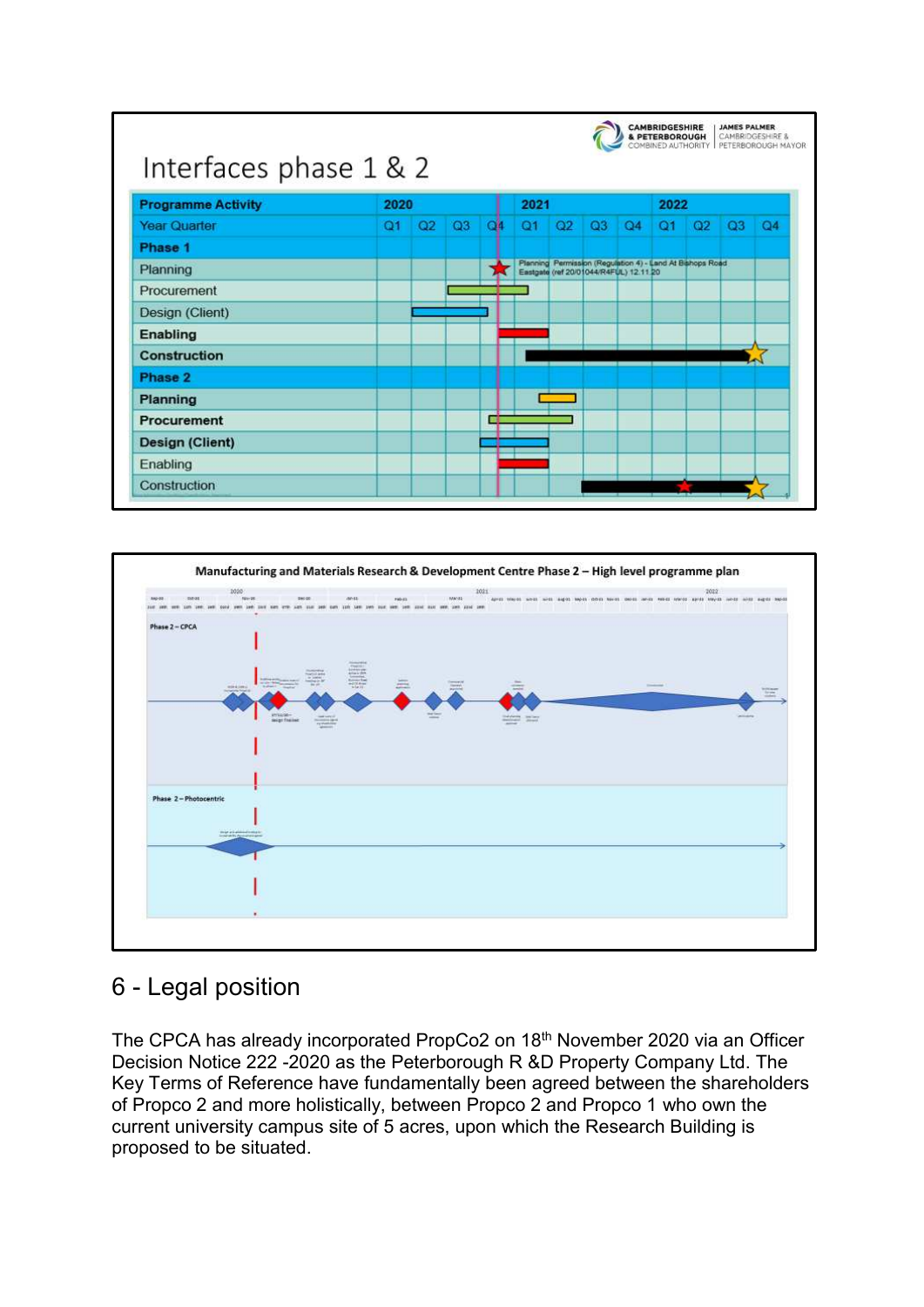The shareholders of PropCo 1 will lay down the following conditions upon the operation of the Research Building, to ensure its activities align and add value to the development of a strong and successful University & Research Campus. These are:

### Concerning the use of the building

The land (and any building upon it) may only be used for the purposes of operating a research and development and innovation centre for the purpose of facilitating the commercialisation of research and the growth of knowledge intensive start-up businesses, with ancillary use for proof of concept and small-scale manufacturing of individual products and connected administrative purposes, or as an educational facility. The conditions on use will be specified in the land transfer agreement between PropCo1 and PropCo2.

Concerning the use of the Business Board's investment in the building That the CPCA, as the original applicant for the Get Building Fund investment in the Research building, applies reasonable endeavours to make a case to the Business Board, for use of any recycled funding out of its investment in the building, for further expansion of the University & Research Campus.

The Key Terms of Reference will include the investment for shares from each shareholder. The allocation of shares in the company will be proportional to the financial investment made by each shareholder, in the creation of the Phase 2 Research Building. Photocentric's share allocation of 18% will be subject to the change request being approved.

| <b>Subscriber</b>                                | <b>Number of New Shares</b><br>(proportionate to value<br>subscribed) | <b>Total subscription</b><br>monies<br>('000) |
|--------------------------------------------------|-----------------------------------------------------------------------|-----------------------------------------------|
| CPCA through the<br><b>Getting Building Fund</b> | 82% of Shares                                                         | £13,469                                       |
| Photocentric                                     | 18% Shares                                                            | £3,000                                        |

An experienced and professional research building and incubator operator will be procured under a concession contract arrangement by way of a Competitive Procedure with Negotiation. This form of contract will provide the successful supplier with the right to exploit the property along with the responsibility for the sourcing of suitable tenants and the running of the building.

The building design has been developed to a RIBA 2 level of detail based on Category A design for Tenant and Landlord areas. This will be further developed to RIBA 3 for submission of planning at the end of January 2021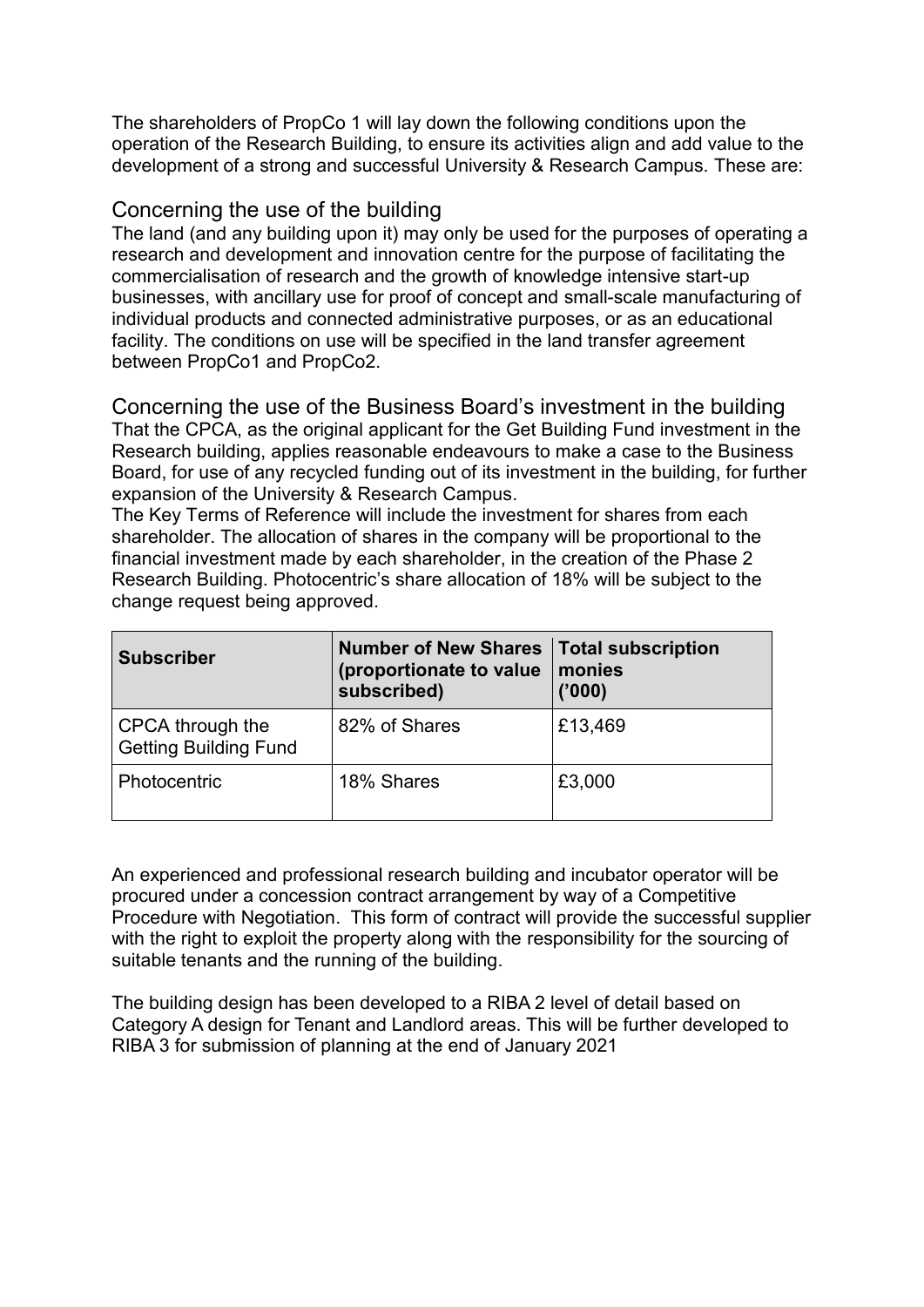









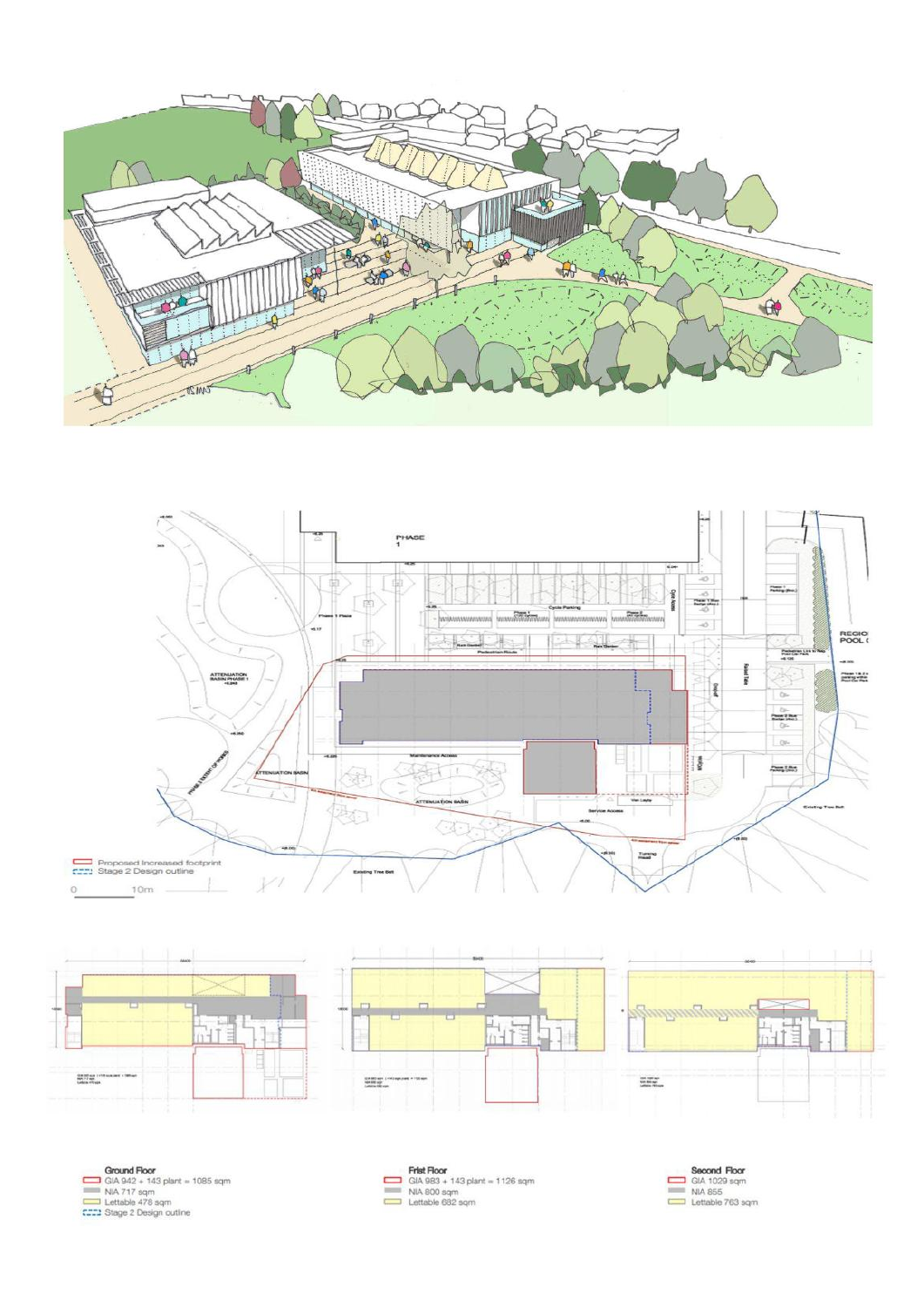The full suite of legal documents for CPCA and Photocentric including the Articles of Association and the Shareholder Agreement will be worked up by Pinsent Mason LLP over the first quarter of 2021.

# 7 - The Partners

### 7.1 - Photocentric

Photocentric are a profitable, rapidly growing, technology company operating at the intersection of innovative photopolymers, materials and engineering, based in Peterborough.

They have in-house chemical manufacturing, machining, design, engineering facilities and over 50 3D printers for making test parts and evaluating binders. R&D is carried out in a large open area devoted to photochemistry, software, engineering, and testing with over 30 scientists, 5 of which are PhDs. Recently Photocentric's core research has become focussed on new battery manufacturing techniques.

Photocentric forecasts growth of over 160% in 2020, from £8 million to over £21 million, with sales in 2021 forecasted to be more than £35 million.

They are currently leading three Innovate UK Government Innovate funded projects researching into new 3D printed battery technology, and work with the following catapults: WMG, APC, MTC and CPI. They co-research with several of the leading Universities around the world and have become the world's leading manufacturer of photocured objects.

In energy storage, they believe that they have created the world's most effective means of creating photocured objects in 3 dimensions and are now proving this can deliver better batteries. Their novel additive manufacturing techniques can create lighter, smaller batteries and thus deliver faster charging combined with increased power density, enabling an order of magnitude improvement in battery performance.

Photocentric and BASF have cooperated as both manufacturing and research partners in 3D printing chemistry - a testament to the strength of their chemistry division. The cornerstone of future developments will be to make all their products sustainably.

As anchor tenant, Photocentric will situate its entire research and senior managers within the building creating a significant amount of high value employees and International visitors. Photocentric has a core value of supporting education and will work with the University to inspire their students, giving them open access to learn under trained supervision.

### 7.2 - The CPCA

In 2017, the Cambridgeshire and Peterborough Combined Authority was established as a Mayoral Combined Authority for the Cambridgeshire and Peterborough area. The Combined Authority is made up of a directly elected Mayor and seven constituent authorities, with a representation from the Local Enterprise Partnership (Business Board) who is also the Chair of the Business Board. The Combined Authority works with local councils, the Business Board (Local Enterprise Partnership), local public services,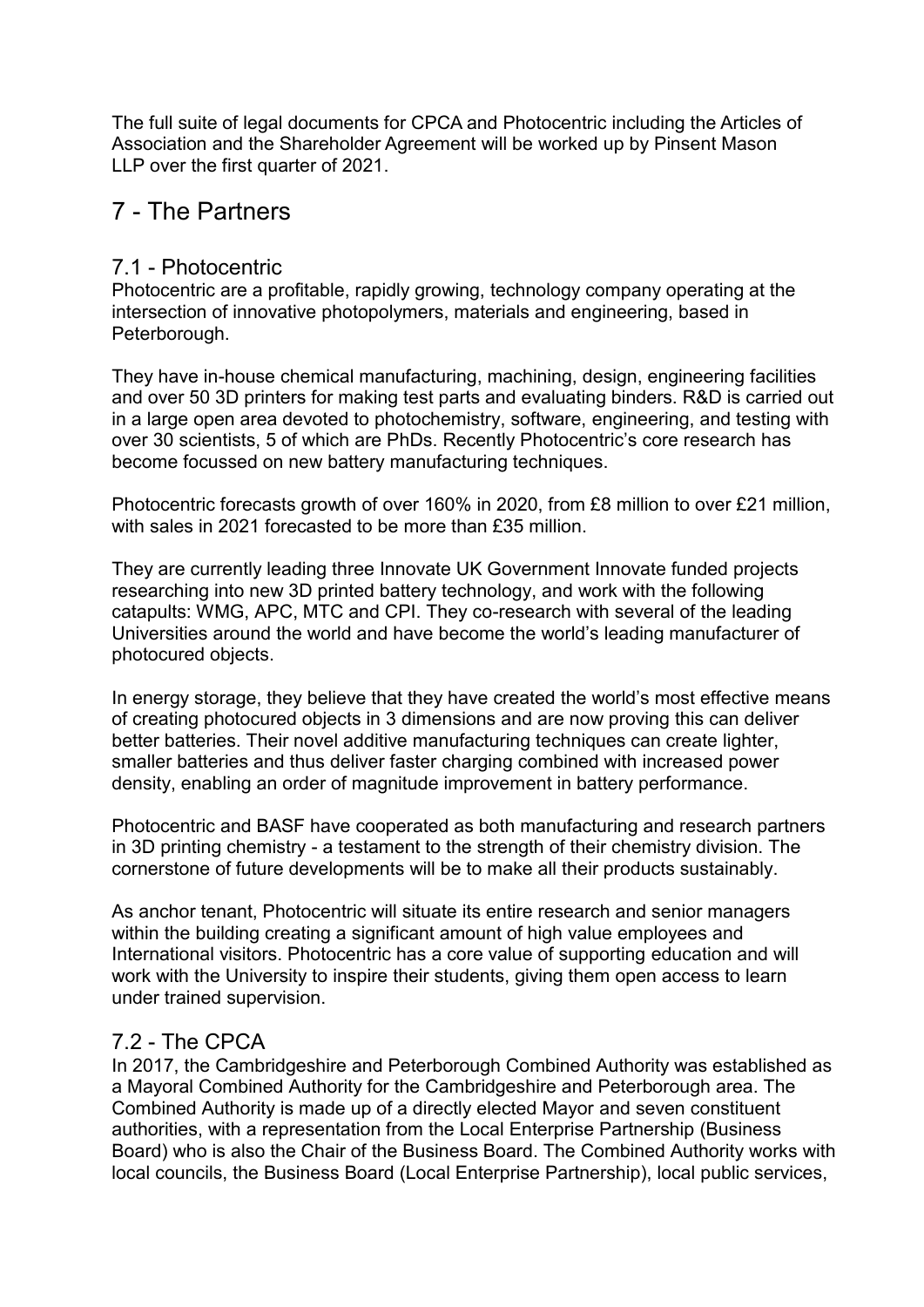Government departments and agencies, universities and businesses to grow the local and national economy. The key ambitions for the Combined Authority include: doubling the size of the local economy, accelerating house building rates to meet local and UK need, delivering outstanding and much needed connectivity in terms of transport and digital links and transforming public service delivery to be much more seamless and responsive to local need.

This project is of high importance to the CPCA, as it will contribute significantly towards their objectives of;

- strengthening the UK's economic recovery from COVID-19;
- levelling-up of prosperity and opportunity for the "left behind" region of Peterborough and the Fens
- helping to make the UK a scientific superpower including leading in the development of technologies that will support the government's ambition to reach net zero carbon emissions by 2050
- strengthening the UK's place in the world.

## 8 - Operational Plan

### 8.1 - Centre Operational Management

A commercial operator for the building will be secured through a procurement; this management company will manage the day to day running of the building under a Concession contract, which will include a number of prerequisite clauses that offer subsidised rental arrangements for an initial period to companies within the building. Photocentric will lease a proportion of the building for their own Research and Development use based on their investment and other R&D tenants will be sourced to occupy the remaining space.

Fast-track procurement options are being explored for the procurement of the Building Operator. However, the current plan is to use a concession contract through which PropCo2 passes on, the commercial risk of operating the building as a research centre and incubator. In doing so, the contract transfers the operating risk to the commercial operator, and this involves real exposure to the vagaries of the market, and a potential for making a loss is not nominal or negligible. To balance this risk for the Operator, the concession contract will be offered at zero cost for the lease of the building for up to 5 years. The business model below, shows a breakeven at year 5 on this basis, with a modest profit by year 10. On the basis of this model, bidders will be required to tender, using their experience and capabilities to either or both, increase potential revenues and/or reduce potential costs, relative to the base business model. The business model has already undergone early-stage market validation through advice from Savills and will, during January be exposed to potential bidders. Officers are currently preparing a Prior Information Notice (PIN) to go out to the market. Legal advice has been sought from Pinsent Mason to confirm that the proposals for a rent-free lease period will be State Aid compliant.

The procured building operator will be required to provide a full range of 'soft' Facility Management and ICT services and resources required to operate the Research Building effectively and to deliver an excellent tenant experience. Such soft FM/ICT services to include cleaning, security, catering and reception services, network connectivity and infrastructure. It is anticipated that PropCo2 will deliver 'hard' FM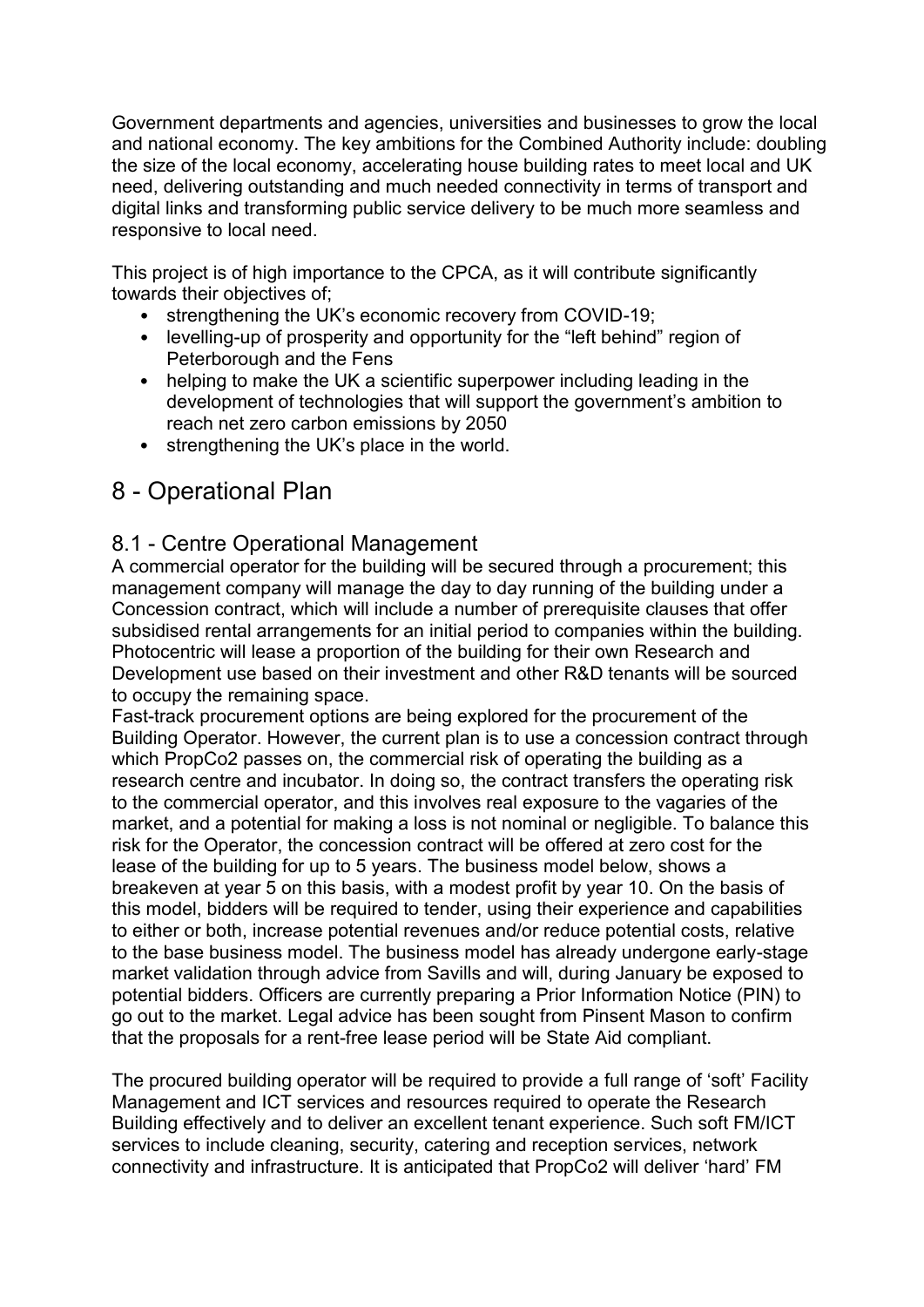services, which are the physical building and land maintenance. The procured building operator will provide commit to working with the CPCA to establish an investment model to meet the initial start-up costs at low tenant occupation levels and fund/finance the working capital requirements; and to establish a viable business model and financial framework sufficient to indemnify PropCo2 against all maintenance and operating costs of the Research Building and can support any rental payment demands agreed through procurement for the lease of the building from PropCo2.

| Year                                                                 |         |         | я        |          | 5        | 6        |          | 8        | 9        | 10       |
|----------------------------------------------------------------------|---------|---------|----------|----------|----------|----------|----------|----------|----------|----------|
|                                                                      |         |         |          |          |          |          |          |          |          |          |
| <b>IN COME</b>                                                       |         |         |          |          |          |          |          |          |          |          |
| Target Tenant Occupancy                                              | 33.00%  | 50.00%  | 66.00%   | 80.00%   | 90.00%   | 90.00%   | 90.00%   | 90.00%   | 90.00%   | 90.00%   |
| Car Park utilisation balanding remote learning with non-staff access | 75.00%  | 75.00%  | 75.00%   | 75.00%   | 75.00%   | 75.00%   | 75.00%   | 75.00%   | 75.00%   | 75.00%   |
| Rent Charges to Tenants                                              | £63,092 | £95,595 | £126,185 | £152,951 | £172,070 | £172,070 | £172,070 | £172,070 | £172,070 | £172,070 |
| Service Charge to tenants                                            | £30,044 | £45,521 | £50,088  | £72,834  | £81,938  | £81,938  | £81,938  | £81,938  | £81,938  | £81,938  |
| Rates re-charged to Tenants at cost                                  | £0      | £Ū      | £Ū       | £Ū       | £Ū       | £45,521  | £45,521  | £45,521  | £45,521  | £45,521  |
| Broadband Charges to tenants                                         | £6,009  | £9,104  | £12,018  | £14,567  | £16,388  | £16,388  | £16,388  | £16,388  | £16,388  | £16,388  |
| Hot Desking                                                          | £O      | £O      | £Ū       | £0       | £O       | £O       | £O       | £Ū       | £Ū       | £0       |
| Dedicated Desks                                                      | £O      | £Ū      | £Ū       | £0       | £0       | £0       | £O       | £O       | £Ū       | £0       |
| Virtual Office                                                       | £0      | £D      | £Ū       | £Ū       | £0       | £O       | £O       | £Ū       | £Ū       | £Ū       |
| Meeting room / meeting space                                         | £O      | £0      | £O       | £O       | £D       | £O       | £0       | £Ū       | £0       | £Ū       |
| Catering                                                             | £O      | £Ū      | £Ū       | £0       | £O       | £O       | £O       | £Ū       | £Ū       | £0       |
| Post                                                                 | £O      | £Ū      | £Ū       | £0       | £Ū       | £0       | £Ū       | £Ū       | £0       | £Ū       |
| Utility recharge                                                     | £0      | £D      | £O       | £0       | £D       | £0       | £O       | £O       | £0       | £Ū       |
| Car park income (100 slots x 240 days x £4 day)                      | £23,760 | £36,000 | £47,520  | £57,600  | £54,800  | £54,800  | £54,800  | £54,800  | £54,800  | £54,800  |

Building Operator Business Model - Draft for Consultation with Bidders

| <b>Total Income</b>                         | £122,906 | £186,221       | £245.812      | £297,954       | £335,198         | E380,719       | £380,719       | £380,719       | £380,719       | £380,719        |
|---------------------------------------------|----------|----------------|---------------|----------------|------------------|----------------|----------------|----------------|----------------|-----------------|
|                                             |          |                |               |                |                  |                |                |                |                |                 |
| <b>COSTS</b>                                |          |                |               |                |                  |                |                |                |                |                 |
| Rates paid to PCC - Under Negotiation & TBC | £O       | £0             | £0            | £0             | £0               | £45,521        | £45,521        | £45,521        | £45,521        | £45,521         |
| Lease paid to Propco.                       | £O       | £0             | £0            | £0             | £D               | £63,730        | £63,730        | £63,730        | £63,730        | £53,730         |
| Car parking paid to PCC                     | £16,000  | £16,000        | £16,000       | £16,000        | £16,000          | £16,000        | £16,000        | £16,000        | £16,000        | £16,000         |
| Broadband                                   | £8,000   | £8,000         | £8,000        | £8,000         | £8,000           | £8,000         | £8,000         | £8,000         | £8,000         | £8,000          |
| Insurance (Building)                        | £21,850  | £21.850        | £21,850       | £21,850        | £21,850          | £21,850        | £21,850        | £21,850        | £21,850        | £21,850         |
| Maintenance                                 | £30,727  | £40.969        | £54,626       | £72,834        | £72,834          | £72,834        | £72,834        | £72,834        | £72,834        | £72,834         |
| Security                                    | £9,104   | £9,104         | £9,104        | £9,104         | £9,104           | £9,104         | £9,104         | £9,104         | £9,104         | £9,104          |
| Energy                                      | £40,059  | £40,059        | £40,059       | £40,059        | £40,059          | £40,059        | £40,059        | £40,059        | £40,059        | £40,059         |
| Water and Sewerage                          | £5,463   | £5,463         | £5,463        | £5,463         | £5,463           | £5,463         | £5,463         | £5,463         | £5,463         | £5,463          |
| Waste                                       | £5,463   | £5,463         | £5,463        | £5,463         | £5,463           | £5,463         | £5,463         | £5,463         | £5,463         | £5,463          |
| Reception                                   | £21,850  | £21,850        | £21,850       | £21,850        | £21,850          | £21,850        | £21,850        | £21,850        | £21,850        | £21,850         |
| Management                                  | £54,626  | £54,626        | £54,626       | £54,626        | £54,626          | £54,626        | £54,626        | £54,626        | £54,626        | £54,626         |
|                                             |          |                |               |                |                  |                |                |                |                |                 |
| Total Costs                                 | £213,141 | £223,383       | £237.039      | £255, 248      | £255,248         | £354,499       | £354,499       | E354,499       | EB 64, 499     | £364,499        |
| Deadly Block                                | 200.324  | <b>EDT 151</b> | <b>CU 773</b> | <b>CAS SHE</b> | <b>EMIL OCO.</b> | <b>E16 110</b> | <b>ETC 338</b> | <b>P10 335</b> | <b>212.735</b> | <b>ET E 730</b> |

Profit at year 5 £4,032

Profit at year 5 E81, 101

| Offer to Operator                                                                                                      |          |                                        |
|------------------------------------------------------------------------------------------------------------------------|----------|----------------------------------------|
| Contract for all maintaining & operating costs of building eastimated a £1,184,059  over 5 years as a COST to operator |          |                                        |
| Rates per soft - discounted free for 5 yrs passed on to SME tenants                                                    |          | lover 5 years as a BENEFIT to operator |
| tenants                                                                                                                | £318,549 | over 5 years as a BENEFIT to operator  |
| Intervential rate on offer to operator                                                                                 | 27%      |                                        |

The table above is purely an example.

CPCA has already clarified the above is State Aid compliant for the Commercial Operator and any tenants – email from Pinsent Masons dated 08th December 2020. It will also ensure it is for CPCA and Photocentric.

CPCA is working with Savills on the commercial aspects of the financial table above.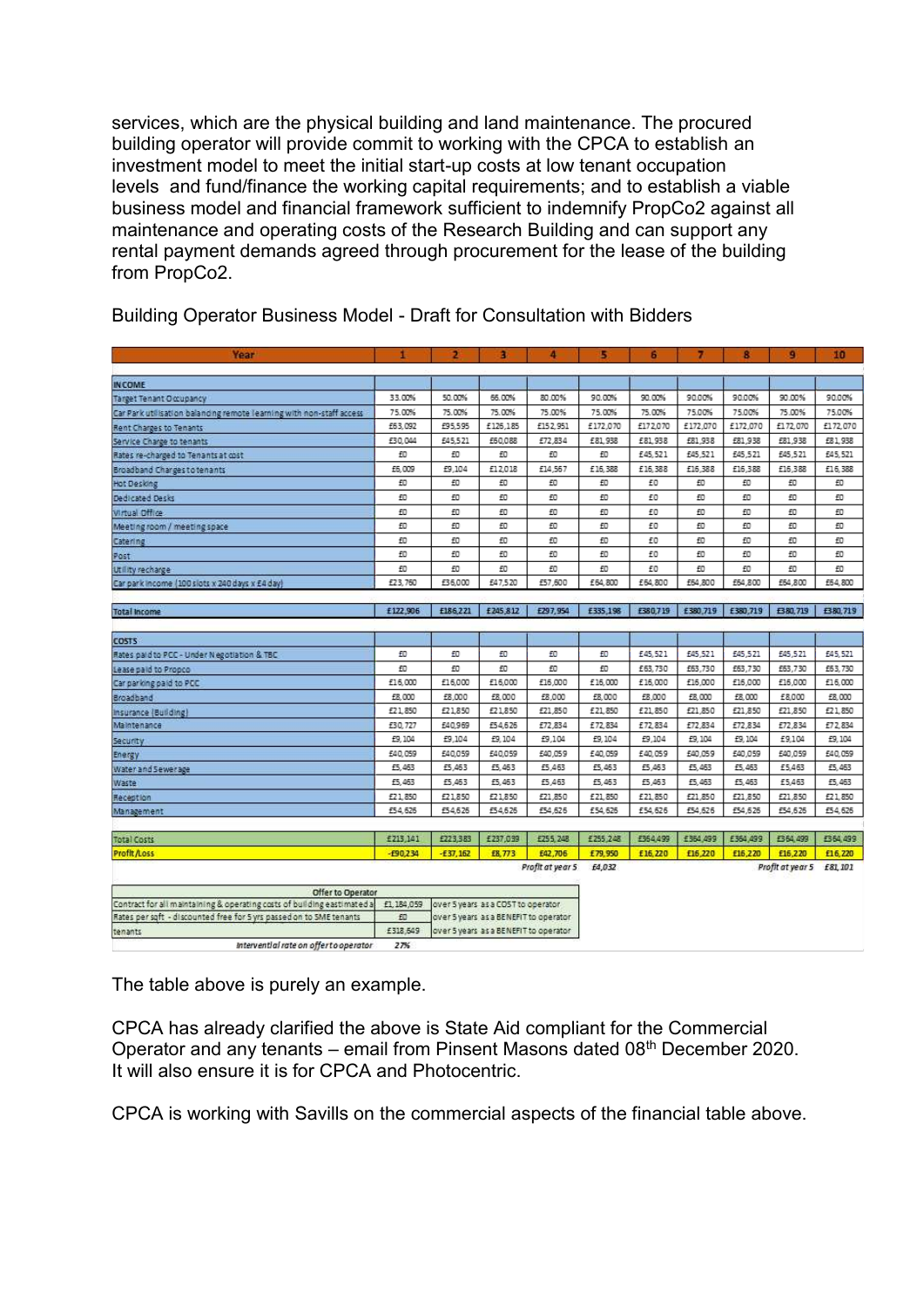### 9 – Governance

Strong governance arrangements are in place that mimic the successful Phase 1 university project processes. This involves the formation of a Research Centre Property Company (PropCo2) which will include Photocentric and the CPCA. This will be established using similar Article of Association and Shareholder Agreements to the Higher Education Property Company, involving ARU, PCC and CPCA (PropCo1). A Collaboration Agreement between PropCo1 and PropCo2 has been drafted, as will the sale agreement for the land, from PropCo1 to Propco2.

The directors will consist of two positions from CPCA, one being John T Hill - Chief Officer Business Board and Director Business & Skills and the other Robert Emery - Business Board S73 & CPCA Deputy S73, and one position for Paul Holt of Photocentric.

This is an interim measure, and it will be reviewed to ensure the directors both fit culturally with the company and who are best placed so that conflicts of interest are managed appropriately

The chair will be a rotating role between the 3 directors

No less than 3 directors will be sufficient for quoracy of Board decisions.

Expectations of the directors, which are statutory duties owed by each director to the company:

- 1. A director must act within their powers under the company's constitution
- 2. A director is to promote the success of the company
- 3. A director must exercise independent judgement
- 4. A director must exercise reasonable skill, care and diligence in their role
- 5. A director must avoid or manage conflicts of interest which may affect their objectivity
- 6. A director must not to accept benefits from third parties
- 7. A director must declare interest in proposed transactions or arrangements

Directors will be legally responsible for the running of the company including filing responsibilities to Companies House. A company secretary will also be appointed.

### 10 - Dependencies and Risk

Completion of the Centre will require;

*i.* Successful development of the University of Peterborough Phase 1. This project is already underway and the established joint project management and building programmes for the two Phases will ensure optimum delivery of both.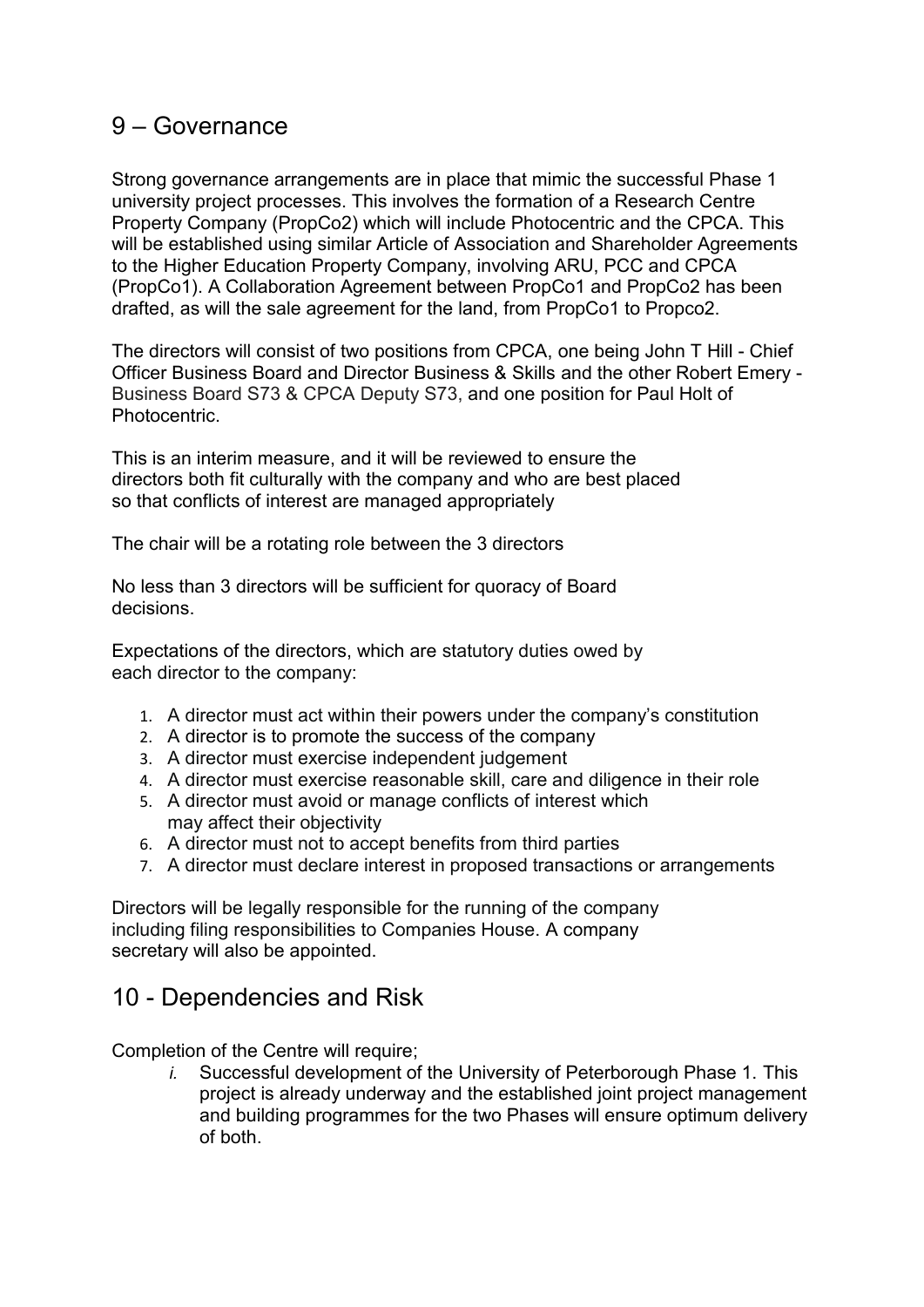- *ii.* Securing the required match funding, which has now been guaranteed by Photocentric and Peterborough City Council as indicated in the budget forecasts.
- *iii.* Achieving planning by March 2021; mitigated through the special arrangements and high-level commitments, afforded to this project by PCC.
- *iv.* Procurement of the site from PropCo1 by January 2021; mitigated through agreement of Key Terms Reference on the sale of the land to PropCo 2, by PropCo 1 shareholders.
- *v.* Procurement of a build contractor by January 2021; addressed in 'Deliverability' above.
- *vi.* Procurement of an expert and experienced R&D centre operator by July 2021 mitigated through early engagement with the market.
- *vii.* Appropriate car parking provision; a Project Initiation Document for a proposed decked car park, to be built upon the currently surface facility at Peterborough Regional Pool has been produced.
- *viii.* Although not decedent upon the next phase of development of the University; Phase 2 will be inexorably linked to Phase 3; the establishment of a new scientific equipment and capability building, that will expand the Cambridge innovation eco-system into Peterborough. This Net Zero Hub will expand and build upon the existing TWI (the lead partner) extensive technology, research and innovation network and form a closely linked knowledge sharing and research excellence cluster around Peterborough and into Fenland.
- *ix.* A risk register has been developed and will be regularly revised throughout the project. The current register is attached as annex 1.

# 11 - Marketing

The commercial operator will be responsible for all marketing activity

# 12 - Financial Plan

### 12.1 - Funding Streams

| <b>Funding</b>                        | <b>Total investment</b><br>£'000 |
|---------------------------------------|----------------------------------|
| <b>CPCA topslice (GBF)</b>            | 304                              |
| <b>CPCA equity investment (GBF)</b>   | 13,469                           |
| <b>Photocentric equity investment</b> | 3,000                            |
| Total                                 | 16,773                           |

To minimise the risk to the funds, the CPCA will subscribe to the total value of their shares upon the shareholder agreement being signed. Then will pay them up to Peterborough R&D Property Company Ltd (i.e. make the actual cash transfer) as the company requires over the course of delivery to meet the costs of the project. The funding streams shown in the above table are for the two shareholders, one being CPCA the other Photocentric.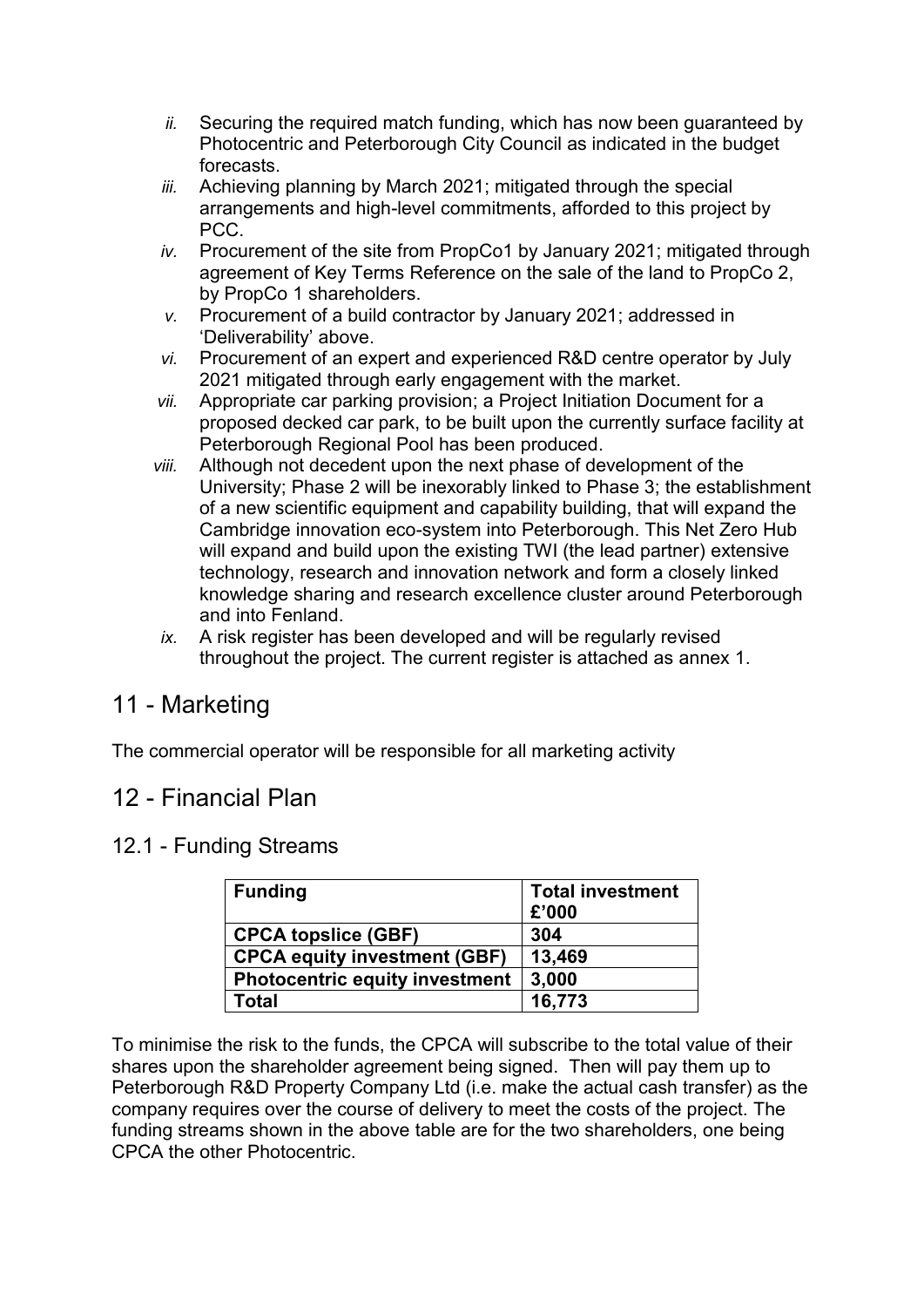### 12.2 - Expenditure and Cash flow

The draft table below sets out the expected cashflow for the SPV over the delivery phase of the project. The expense streams are those worked up by MACE on the provision that the additional funding from Photocentric (£3m in total) is approved. Should this not be the case, then a revised plan will be drafted by MACE. This number also includes a £300k top-slice for CPCA costs

|                                             | <b>FY</b><br>20/21 | <b>FY</b><br>21/22 | <b>FY</b><br>22/23 | <b>FY</b><br>23/24 | <b>Total</b> |
|---------------------------------------------|--------------------|--------------------|--------------------|--------------------|--------------|
| <b>Income</b>                               | £,000              | £,000              | £,000              | £,000              | £,000        |
| <b>GBF Investment drawdown</b>              | $-2,000$           | $-9,200$           | $-2,573$           |                    | $-13,773$    |
| <b>Photocentric Investment</b>              | $-190$             |                    | $-2,625$           | $-185$             | $-3,000$     |
| <b>Total</b>                                | $-2,190$           | $-9,200$           | $-5,198$           | $-185$             | $-16,773$    |
| <b>Expenditure</b><br>Sustainability extras |                    |                    | 300                |                    |              |
| Land purchase                               | 190                |                    |                    |                    | 190          |
| <b>Construction Works</b>                   | 92                 | 8,482              | 4,003              | 189                | 12,766       |
| Fees & Surveys                              | 886                | 714                | 209                |                    | 1,809        |
| <b>Client Direct Costs</b>                  |                    |                    | 250                |                    | 250          |
| Contingency                                 |                    | 911                | 547                |                    | 1,458        |
| <b>Totals</b>                               | 1,168              | 10,107             | 5,309              | 189                | 16,773       |
|                                             |                    |                    |                    |                    |              |
| <b>Opening Balance</b>                      |                    | $-1,022$           | $-114$             | $-3$               | N/A          |
| <b>Total Income</b>                         | $-2,190$           | $-9,200$           | $-5,198$           | $-185$             | $-16,773$    |
| <b>Total Expenditure</b>                    | 1,168              | 10,107             | 5,309              | 189                | 16,773       |
| <b>Closing Balance</b>                      | $-1,022$           | $-115$             | $-3$               |                    | N/A          |